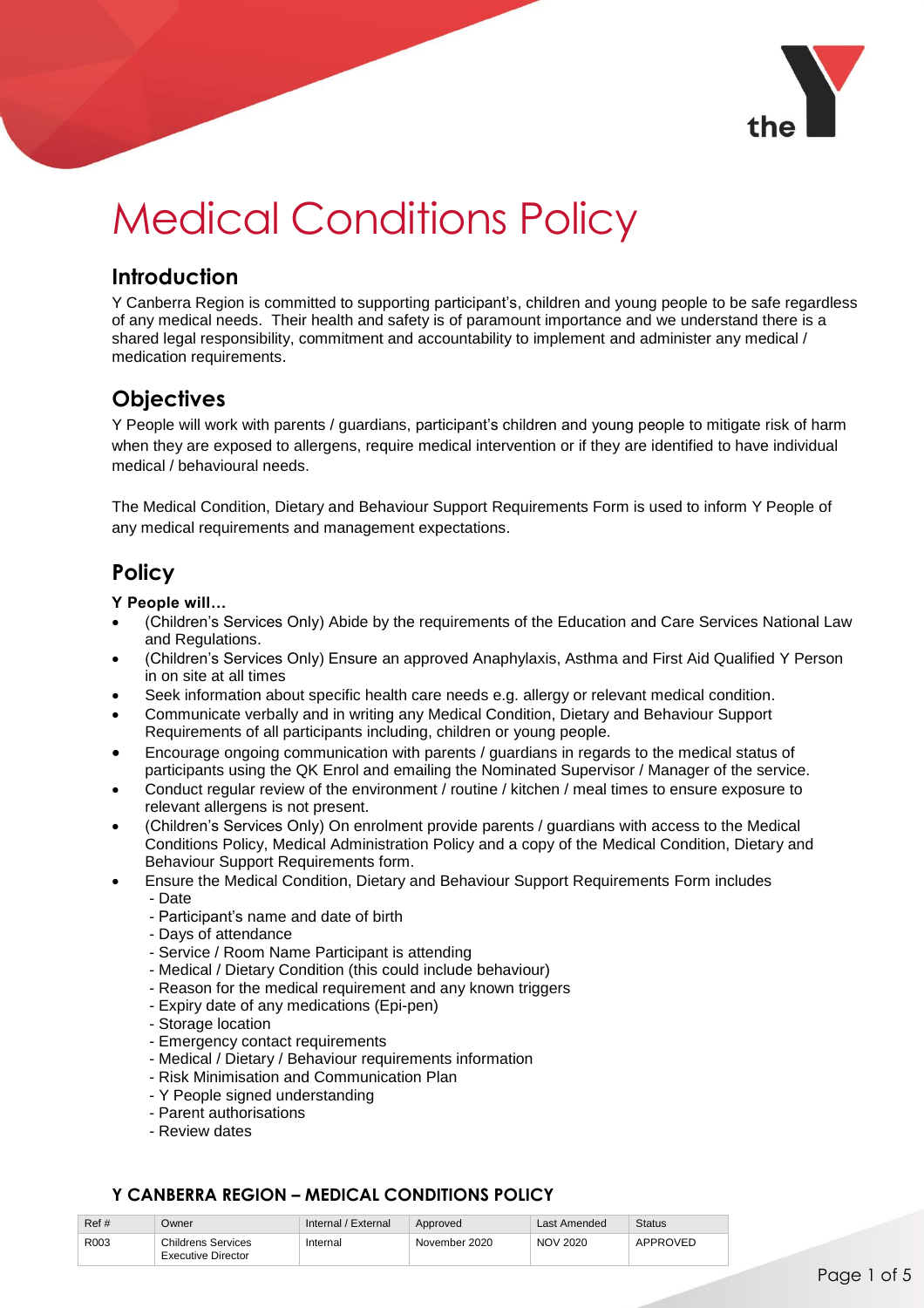

- Provide a copy of the Medical Conditions Policy to all Y People via the Service Policy Folders, the Y Canberra Region Extranet and the Y Canberra Region website.
- Develop a Risk Minimisation and Communication Plan when a medical condition has been identified in consultation with parents / guardians and Y People.

#### **In relation to self-administration of medication for participant's over pre-school age. Y People implement practical strategies to mitigate any risk of harm.**

- Authorisation for the child to self-administer medication is recorded in the administration of medication record for the child.
- Any medication must be given to a Y Person to place in a safe storage area.
- A Y Person will provide the medication to the child ready for self-administration
- Self-administration of medication for participant's over pre-school age takes place under supervision and is witnessed by a second staff member
- Self-administration of medication is documented / recorded as per the Administration of Medication Policy.

#### **In relation to participants at risk from food related allergies. Y People implement practical strategies to mitigate any risk of harm.**

- Notification of allergy triggers on display at Y locations
- Implement a "nut-free" location, including food brought from home, fund raising foods, menu's
- Notifying food allergy and participant with allergy to cooks / chefs / Y People.
- Comply with health and hygiene guidelines for safe food preparation.
- Adhere to Food Handling Policies and Procedures, Nutrition Policies and Mealtime Procedures
- Be provided with specifically prepared meals to cater to the dietary / allergy requirements.
- Supervise to ensure there is no sharing of food or utensils
- It may be appropriate for a highly allergic participant to sit at a different table to avoid consumption or exposure any food or drink containing the allergen
- When the at risk participant is allergic to milk, ensure non-allergic babies are held when they drink formula/milk.
- Only for extreme allergens it is recommended the food item is removed from the menu e.g. eggs
- Ensure tables, benches and surfaces are cleaned and sanitised after eating.
- Implement effective handwashing and hygiene practices upon arrival, before and after meals.
- Professional development in health, hygiene and food safety to prevent cross contamination between foods during the handling, preparation and serving of food

#### **In relation to participants at risk from bites and sting allergies. Y People implement practical strategies to mitigate any risk of harm.**

- Conduct a risk assessment of the environment to minimise any exposure to known triggers e.g. bees
- Participants with known allergies will be supervised at all times. In relation to Managing the Medical Condition known as Asthma. Y People Implement practical strategies to mitigate any risk of harm.
- Ensure parents / guardians provide current, relevant and updated information on the participant, child or young person's health, wellbeing, medical conditions and medications by agreeing to updated the details of any changes to medical diagnoses, or changes to the condition, or treatment of condition during the period of enrolment using the "QK Enrolment Form"

| Ref# | Owner                                           | Internal / External | Approved      | Last Amended    | <b>Status</b> |
|------|-------------------------------------------------|---------------------|---------------|-----------------|---------------|
| R003 | Childrens Services<br><b>Executive Director</b> | Internal            | November 2020 | <b>NOV 2020</b> | APPROVED      |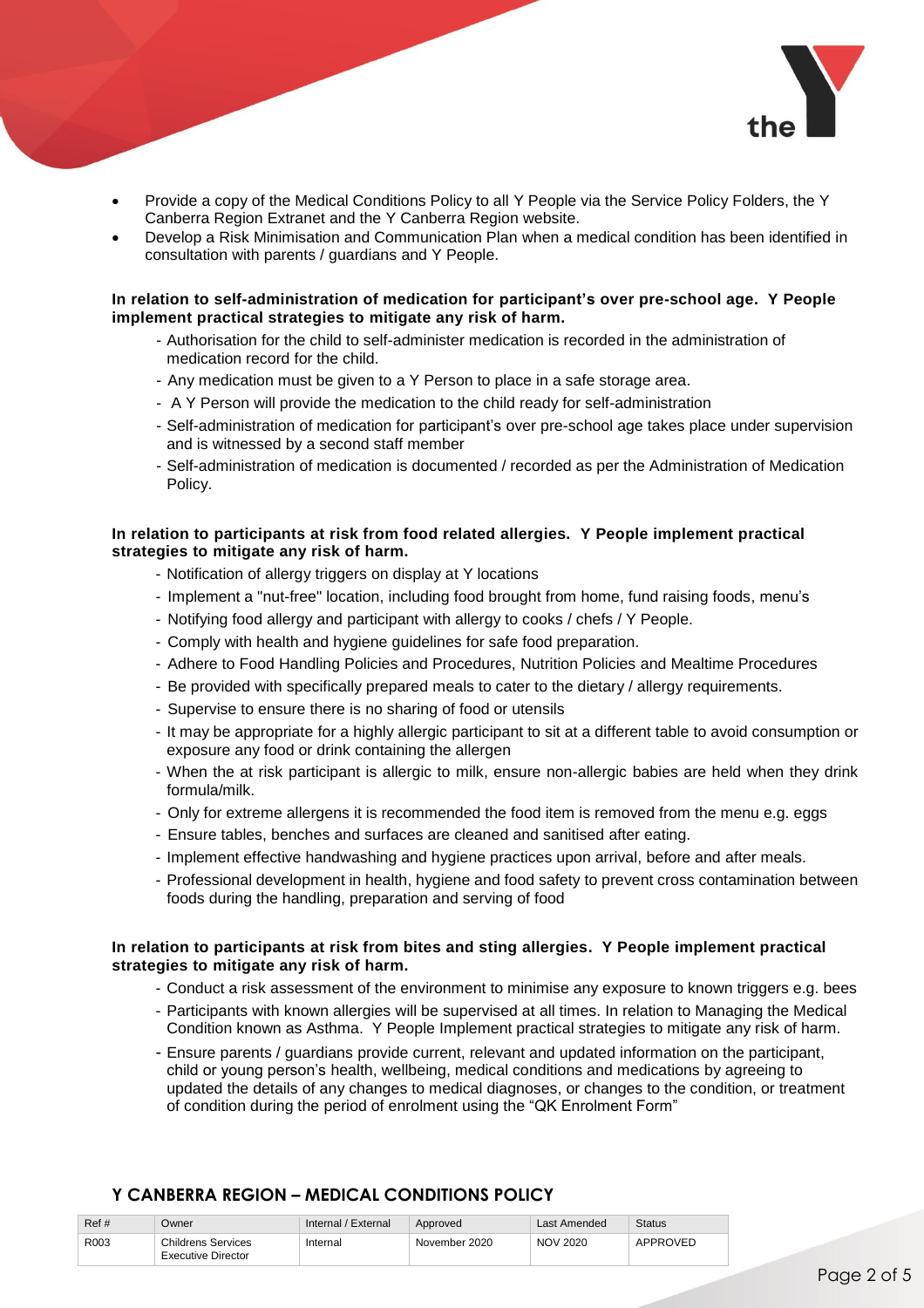

- Ensure an Asthma Action / Management Plan approved by a medical practitioner is provided on enrolment / prior to the participant starting in the service/ when the child or young person is diagnosed / when changes to their asthma treatment occurs.
- Ensure Administration of Medication forms are signed.
- Be aware of any indoor / outdoor environment triggers… pollens, chemicals, animals, bush fires, colds and flu, diet/food, exercise, heating/air conditioning
- Reduce any exposure to indoor allergens by providing a clean and hygienic environment e.g. vacuuming and shampooing carpets, washing soft furnishings, controlling pest infestations, keeping pets and their environments clean, regularly dusting windowsills, doors, surfaces and shelving.

#### *Where a participant is having an acute asthma the following steps should be followed*

1/ Administer First Aid or Medical treatment according to their;

- emergency Asthma First Aid Plan,
- the participant Asthma Action Plan or Medical Management Plan, or,
- a doctor / paramedic's instructions.
- 2/ Dial 000 for an Ambulance and notify the parents / guardians
- 3/ Y People inform their immediate supervisor / manager
- 4/ Complete SOLV incident form

#### **In relation to Managing the Medical Condition known as Diabetes, Y People Implement practical strategies to mitigate any risk of harm.**

In consultation with parents / guardians and registered medical practitioners, Y People will ensure the parent / guardians supplies a Diabetes Action Plan containing the following strategies and information;

- A clear photo of the participant
- Documentation of significant blood sugar level symptoms (hypo-glycaemic or hyper-glycaemic)
- Documentation of the First Aid response including any prescribed medication
- Identification and contact details of the registered health practitioner who completed the form
- When required Y People are trained to recognise any risk and understand risk mitigation strategies to implement if they are experiencing high or low blood sugar reactions and instruction in the administration of glucagon.
- Complete Incident reports of low or high blood sugar reactions, including any requiring medical intervention from SOLV, signed Y People, Supervisor / Manager and the Parent / Guardian
- Allow additional trips to the toilet / nappy change area
- Allow participant to eat as required
- Where required encourage age appropriate education to participant's

#### **In relation to managing a diagnosed or undiagnosed medical condition, Y People implement practical strategies to mitigate any risk of harm.**

To provide support for a participant with a medical condition, Y People will;

- Ensure parents / guardians provide information, on enrolment and prior to the participant commencing, about the participant's health, medications, medical condition, allergies, their doctor's name, address, phone number, emergency contact names and phone numbers, and any relevant Action Plan or Medical Management Plan approved by their doctor.
- Ensure parents / guardians provide updated details of any changes to medical diagnosis or changes to the condition or treatment during the period of enrolment by updating the QK Enrollment Form

| Ref# | Owner                                    | Internal / External | Approved      | Last Amended    | Status   |
|------|------------------------------------------|---------------------|---------------|-----------------|----------|
| R003 | Childrens Services<br>Executive Director | Internal            | November 2020 | <b>NOV 2020</b> | APPROVED |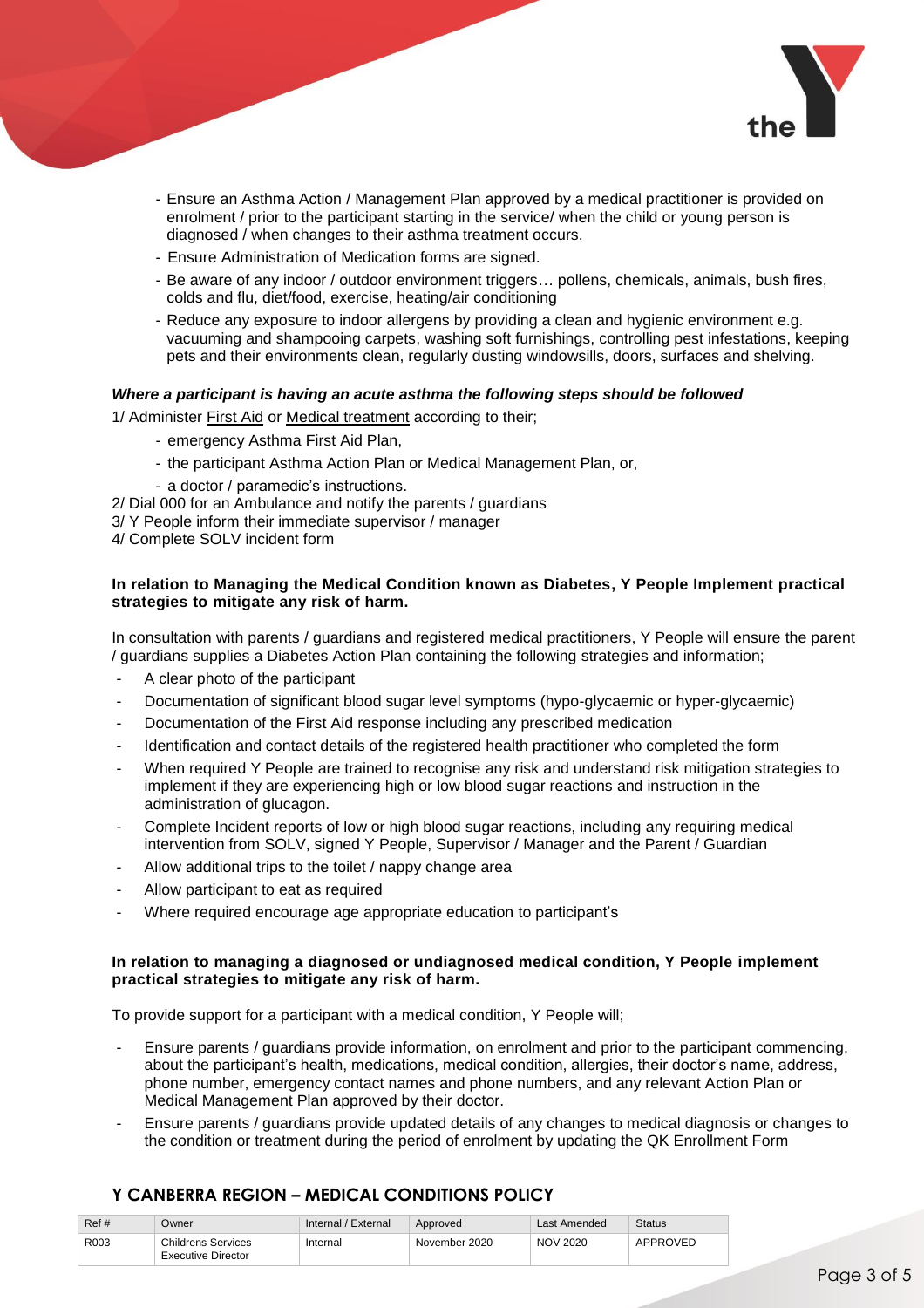

- Ensure written consent has been given for the administration of any medications.
- Ensure policies and procedures are adhered to when administering medication, First Aid or when implementing a Medical Management Plan
- Supply a written Medical Management Plan for the child prior to their attendance at the service. This should include:
	- o signs & symptoms to be aware of,
	- o any specific monitoring required,
	- o any specific medication/treatment required,
	- $\circ$  what action to take in the event of a medical emergency, including emergency contacts for the participant's doctor and family, or what first aid to give.
	- $\circ$  what meals and snacks are required including food content, amount and timing,
	- o what activities and exercise the participant can or cannot do, and
	- $\circ$  whether the participant is able to go on excursions and what provisions are required.

## **Definitions**

**Asthma** is a condition of the airways. People with asthma have sensitive airways in their lungs which react to triggers that set off their asthma. This makes it harder for them to breathe.

**Allergy** occurs when a person's immune system reacts to substances in the environment that are harmless for most people. These substances are known as allergens and are found in house dust mites, pets, pollen, insects, moulds, foods and some medicines.

**Anaphylaxis** is a severe and sudden, life- threatening, allergic reaction when a person is exposed to an allergen.

## **Scope**

Children's Services or where applicable

## **Roles and Responsibilities**

| <b>Department/ Area</b>      | <b>Role/Responsibility</b>                                                                                                                                                                                                                                                                                                                                                                                                                                                                                                     |  |  |  |
|------------------------------|--------------------------------------------------------------------------------------------------------------------------------------------------------------------------------------------------------------------------------------------------------------------------------------------------------------------------------------------------------------------------------------------------------------------------------------------------------------------------------------------------------------------------------|--|--|--|
| <b>Supervisors / Manager</b> | Ensure parents / guardians are provided with the medical condition and medical<br>$\bullet$<br>administration policy<br>Ensure parents / guardians are provided with the Medical Condition, Dietary,<br><b>Behaviour Requirements Form</b><br>• Review and update the Medical Condition, Dietary, Behaviour Requirements Form<br>and action plans annually or as required<br>Monitor medication expiry dates<br>$\bullet$<br>Monitor safe storage of all medications<br>Where required arrange training for medical conditions |  |  |  |
| Y People, Y Person           | Comply with Medical Management Plans and Y Canberra Region policies<br>Monitor participant's medical and medication requirements<br>Ensure safe storage and administration of medications                                                                                                                                                                                                                                                                                                                                      |  |  |  |
| <b>Parents / Guardians</b>   | Complete the Medical Condition, Dietary, Behaviour Support requirement form on<br>٠<br>enrolment<br>Provide a Medical Management Action Plan for diagnosed medical conditions e.g.<br>٠<br>Asthma, Anaphylaxis, Diabetes                                                                                                                                                                                                                                                                                                       |  |  |  |

| Ref# | Owner                                           | Internal / External | Approved      | Last Amended    | <b>Status</b> |  |
|------|-------------------------------------------------|---------------------|---------------|-----------------|---------------|--|
| R003 | <b>Childrens Services</b><br>Executive Director | Internal            | November 2020 | <b>NOV 2020</b> | APPROVED      |  |